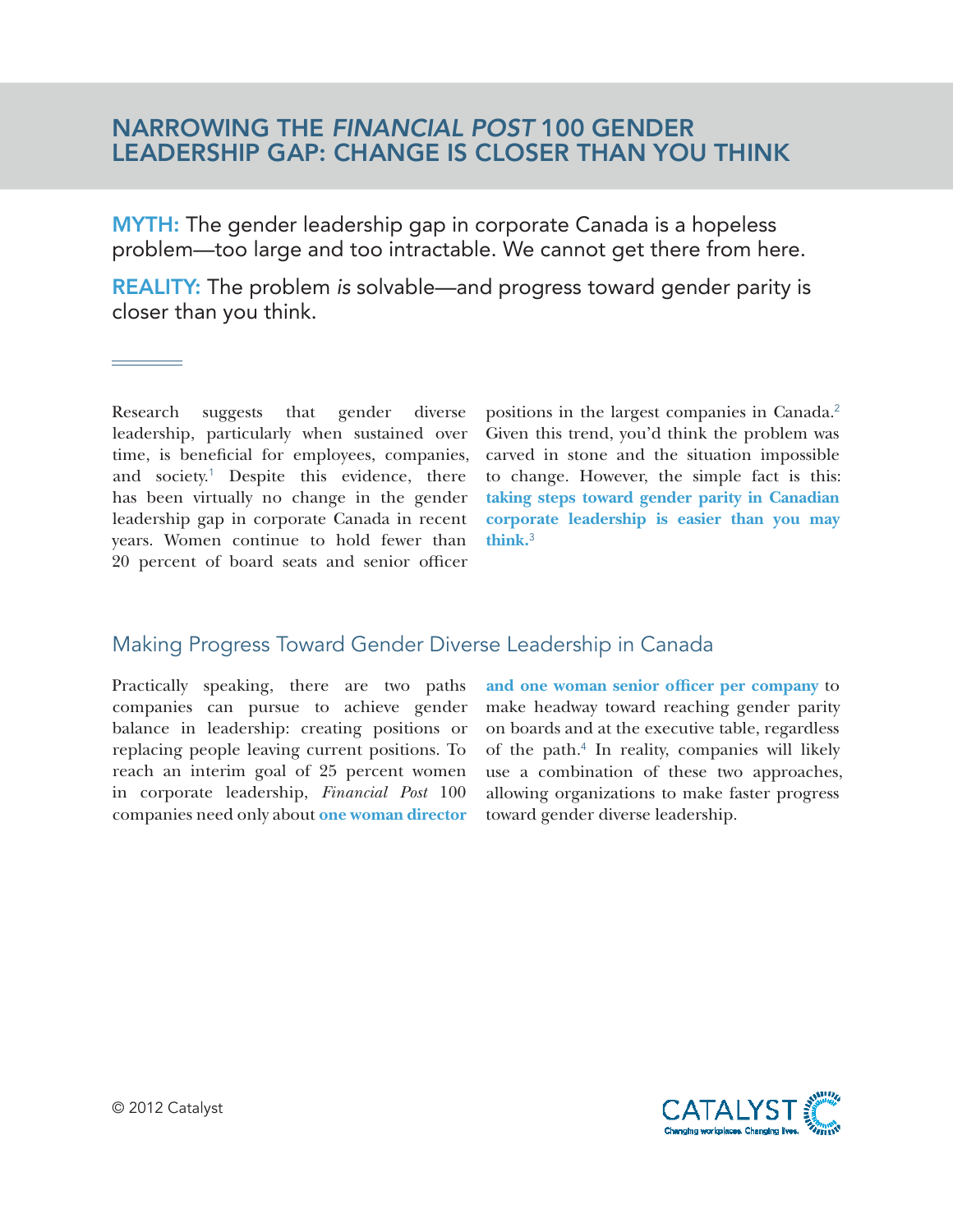## Paths to Narrowing th*e Financial Post* 100 Gender Leadership Gap5

2011 *Financial Post* 100 BOARD SEATS



<sup>2010</sup> *Financial Post* 100 SENIOR OFFICERS



NARROWING THE *FINANCIAL POST* 100 GENDER LEADERSHIP GAP | 2